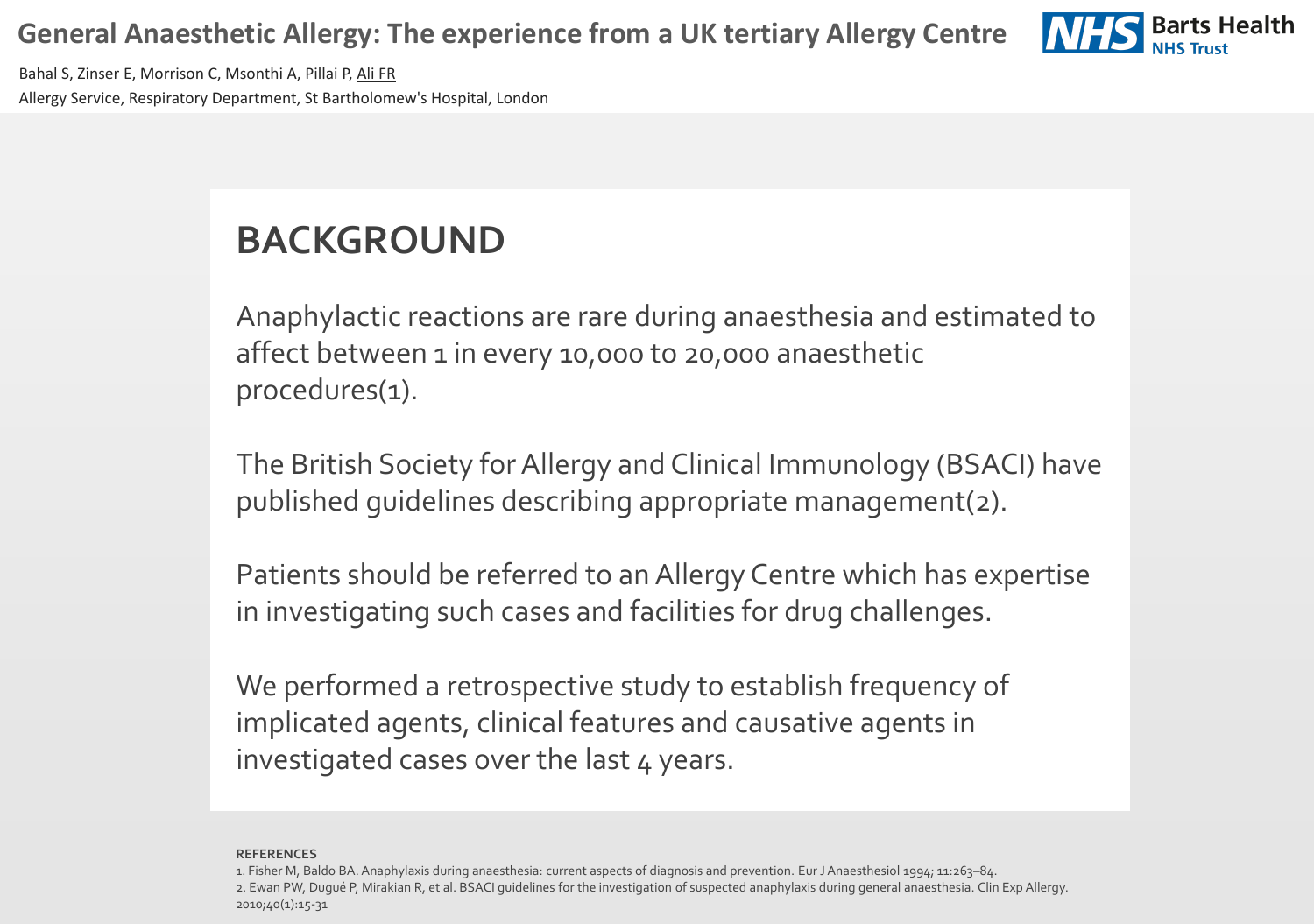Bahal S, Zinser E, Morrison C, Msonthi A, Pillai P, Ali FR Allergy Service, Respiratory Department, St Bartholomew's Hospital, London

> The record of allergy challenge tests carried out during the last 4 years (2014-17) was searched in order to audit general anaesthetic testing.

## **METHOD**

The electronic notes for these patients were then accessed.

Initially the referral letters were analysed for details of the original reaction including the symptoms, implicated drugs and immediate treatment received.

If patients had subsequently tolerated implicated medication, this was also noted.

Results of skin, challenge and IgE tests were recorded along with the advice given to patients.



- 
- 
- 
- 
-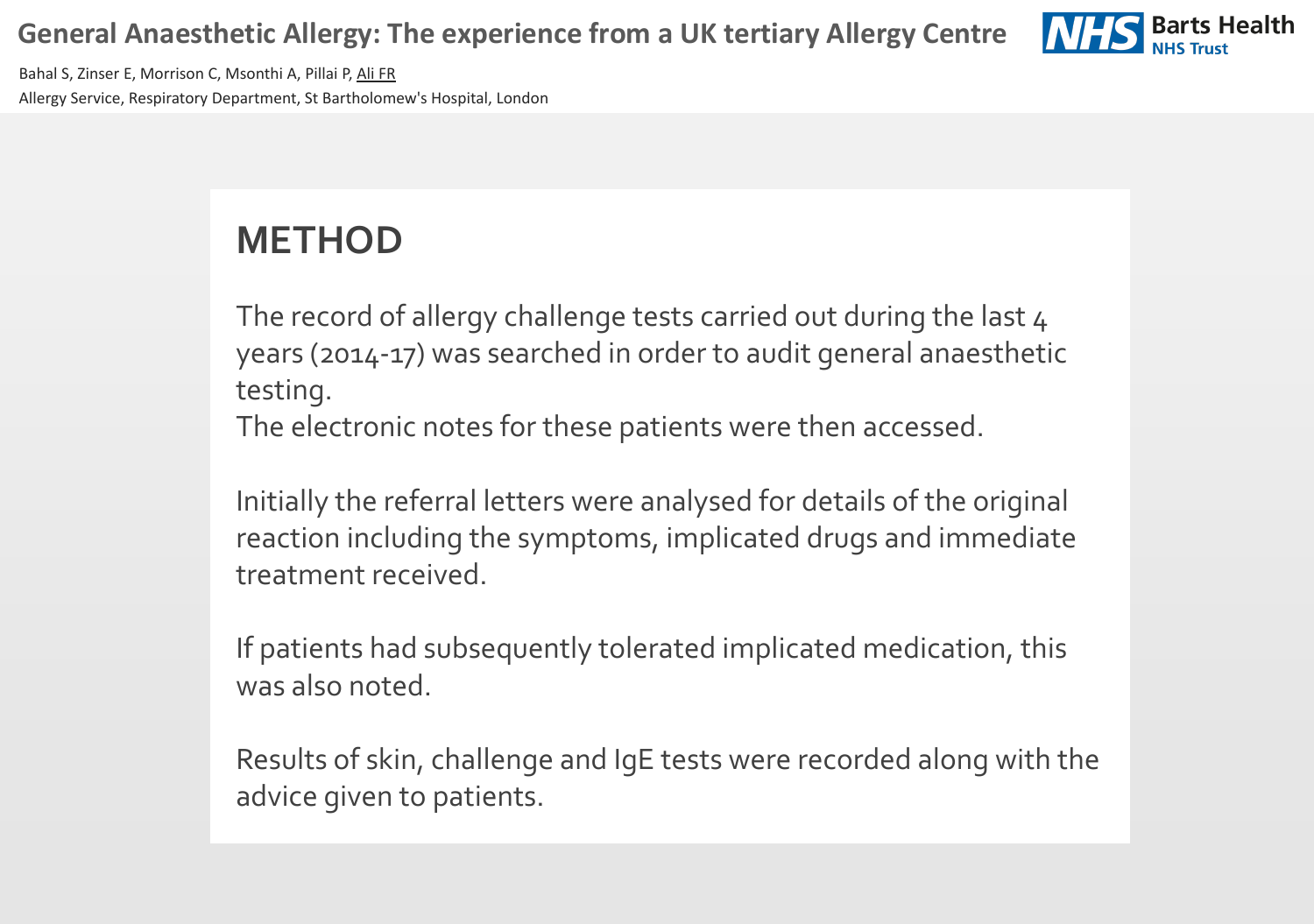Bahal S, Zinser E, Morrison C, Msonthi A, Pillai P, Ali FR Allergy Service, Respiratory Department, St Bartholomew's Hospital, London

## **RESULTS**

A total of 42 patients were investigated for general anaesthetic anaphylaxis from 2014 to 2017.

There were 22 male and 20 female patients. The average age was 52.9 years.

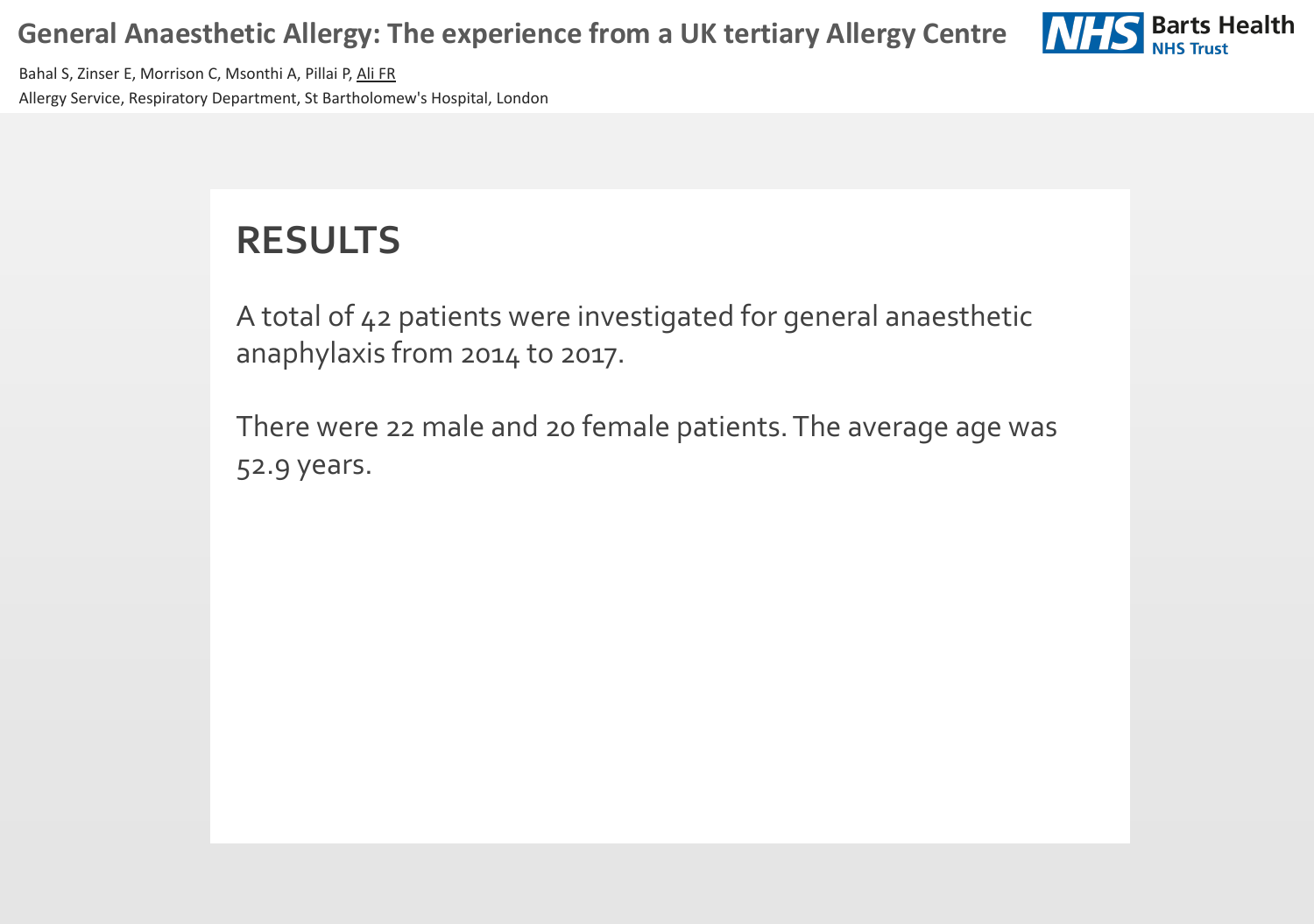



Bahal S, Zinser E, Morrison C, Msonthi A, Pillai P, Ali FR Allergy Service, Respiratory Department, St Bartholomew's Hospital, London

#### **General Anaesthetic Allergy: The experience from a UK tertiary Allergy Centre**

|  | Causative agents were established<br>in 72% of cases investigated.                                                                 |  |
|--|------------------------------------------------------------------------------------------------------------------------------------|--|
|  | Neuromuscular blocking agents<br>(NMBA) were responsible for<br>majority of the reactions (42%),<br>followed by antibiotics (16%). |  |
|  | Atracurium was the drug<br>implicated most frequently (11<br>cases).                                                               |  |
|  | This was followed by Rocuronium<br>and Co-Amoxiclav (5 cases each).                                                                |  |
|  |                                                                                                                                    |  |
|  |                                                                                                                                    |  |
|  |                                                                                                                                    |  |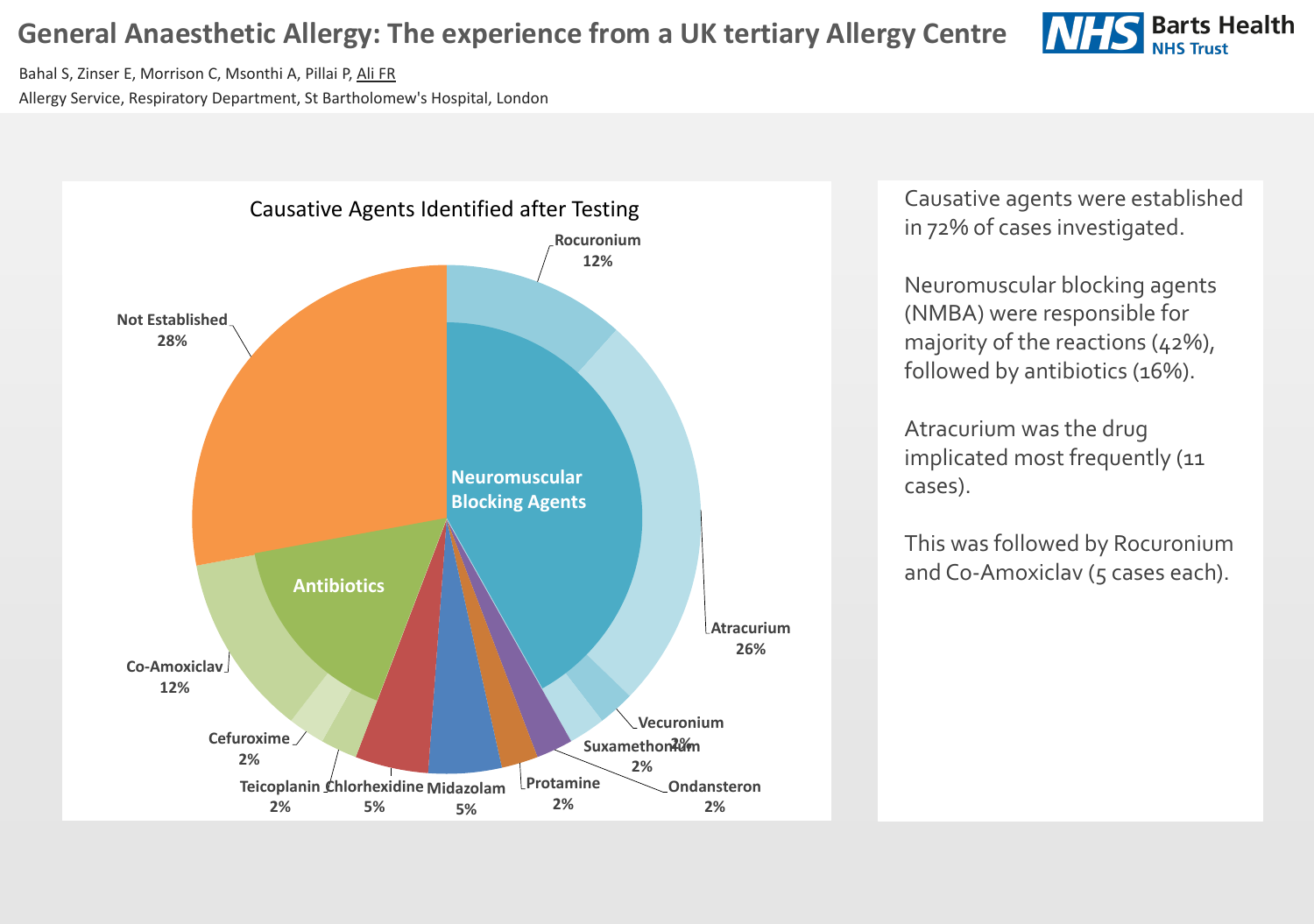



Bahal S, Zinser E, Morrison C, Msonthi A, Pillai P, Ali FR Allergy Service, Respiratory Department, St Bartholomew's Hospital, London

### **General Anaesthetic Allergy: The experience from a UK tertiary Allergy Centre**

The most common sign was hypotension (23 cases).

Tachycardia was less common (14 cases) and this may be due to concurrent beta-blocker use.

7 patients experienced cardiac arrest.

Swelling was less commonly reported and this could be due to anaphylaxis manifesting without cutaneous features.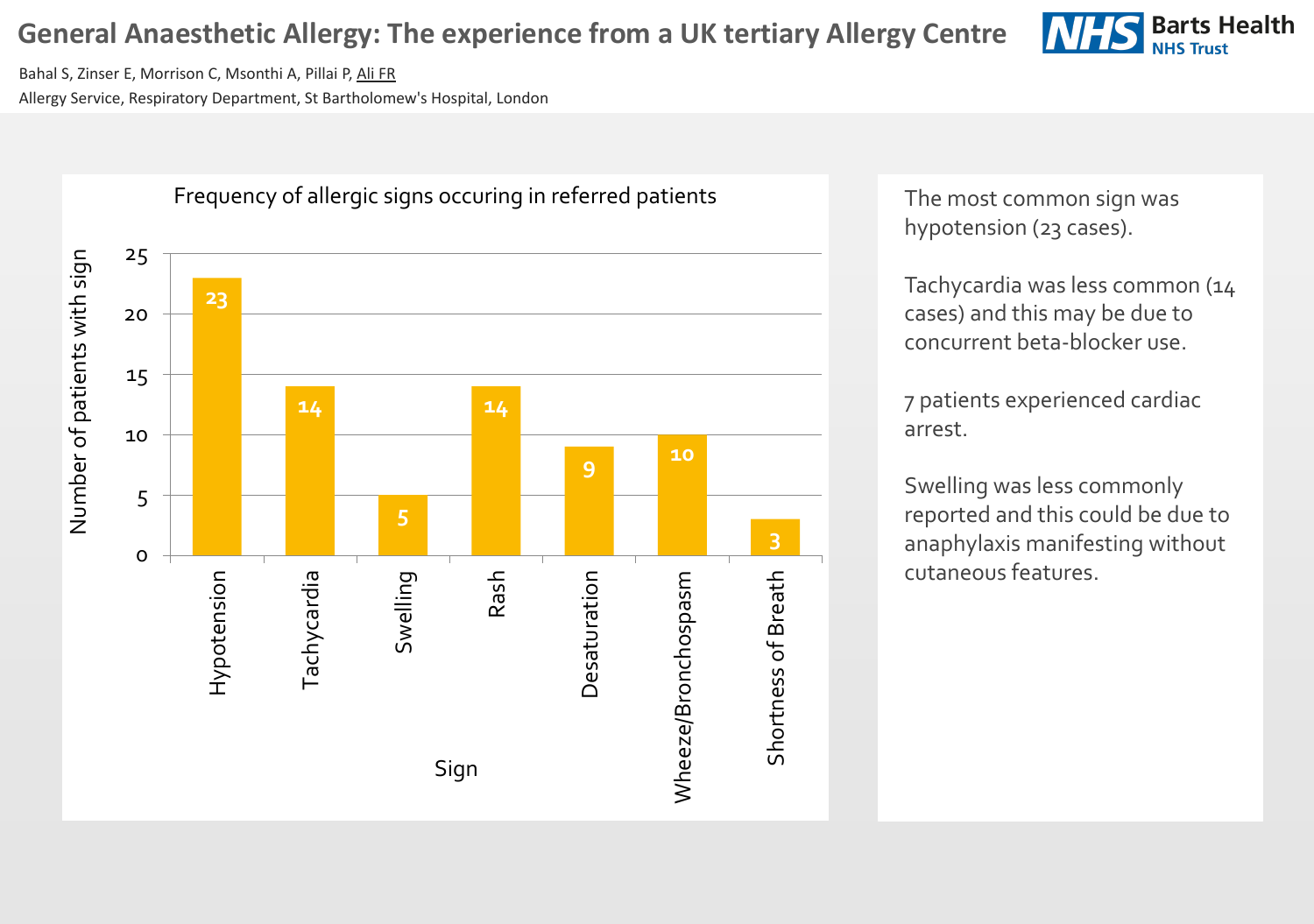Magnesium Adrenaline and IV fluids were the most common treatments and were given to 15 patients each.





Bahal S, Zinser E, Morrison C, Msonthi A, Pillai P, Ali FR Allergy Service, Respiratory Department, St Bartholomew's Hospital, London

#### **General Anaesthetic Allergy: The experience from a UK tertiary Allergy Centre**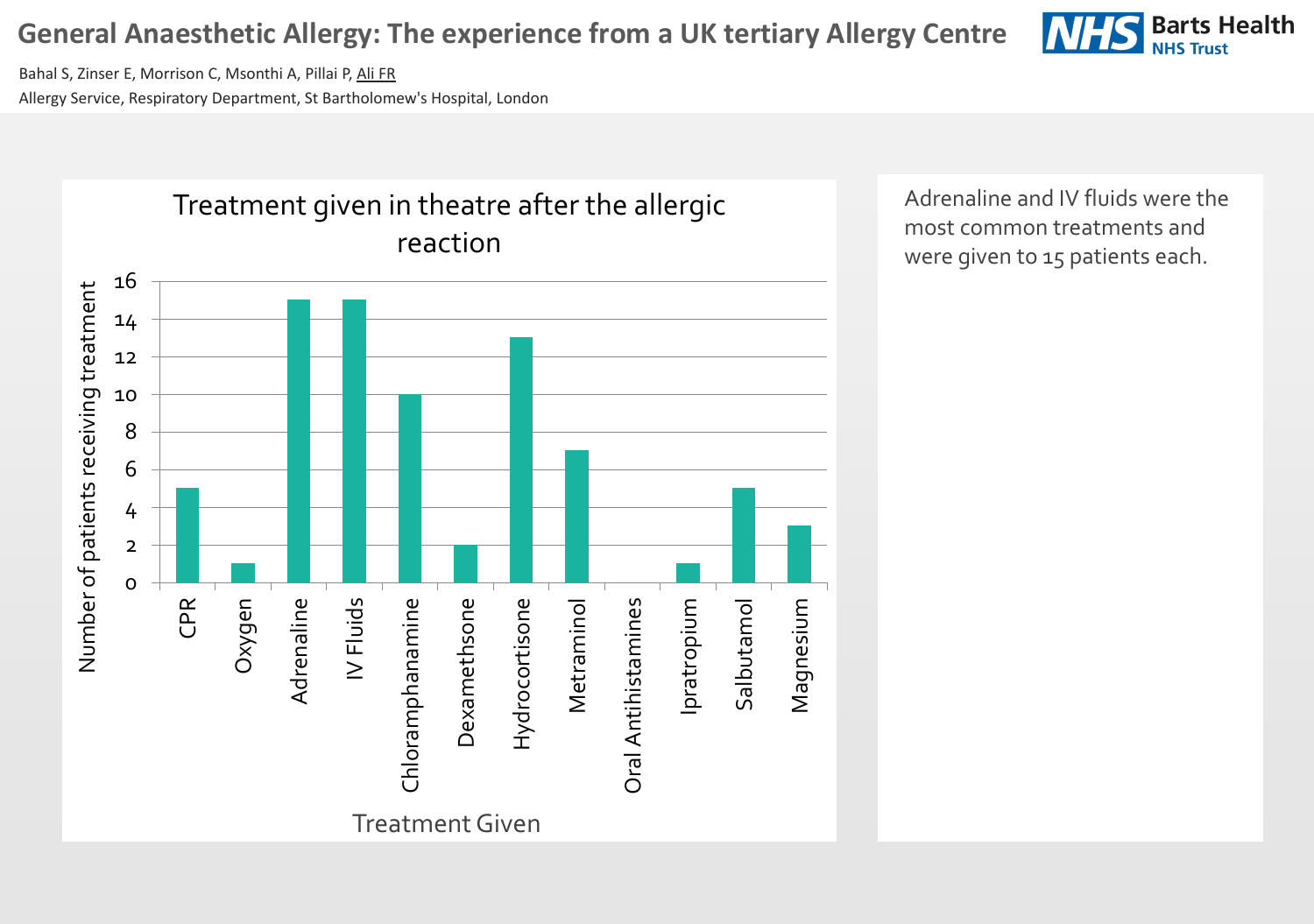Bahal S, Zinser E, Morrison C, Msonthi A, Pillai P, Ali FR Allergy Service, Respiratory Department, St Bartholomew's Hospital, London



Patients are exposed to a wide range of drugs during surgery. Frequently implicated drugs such as Propofol and Fentanyl were not found to have cause any reaction.

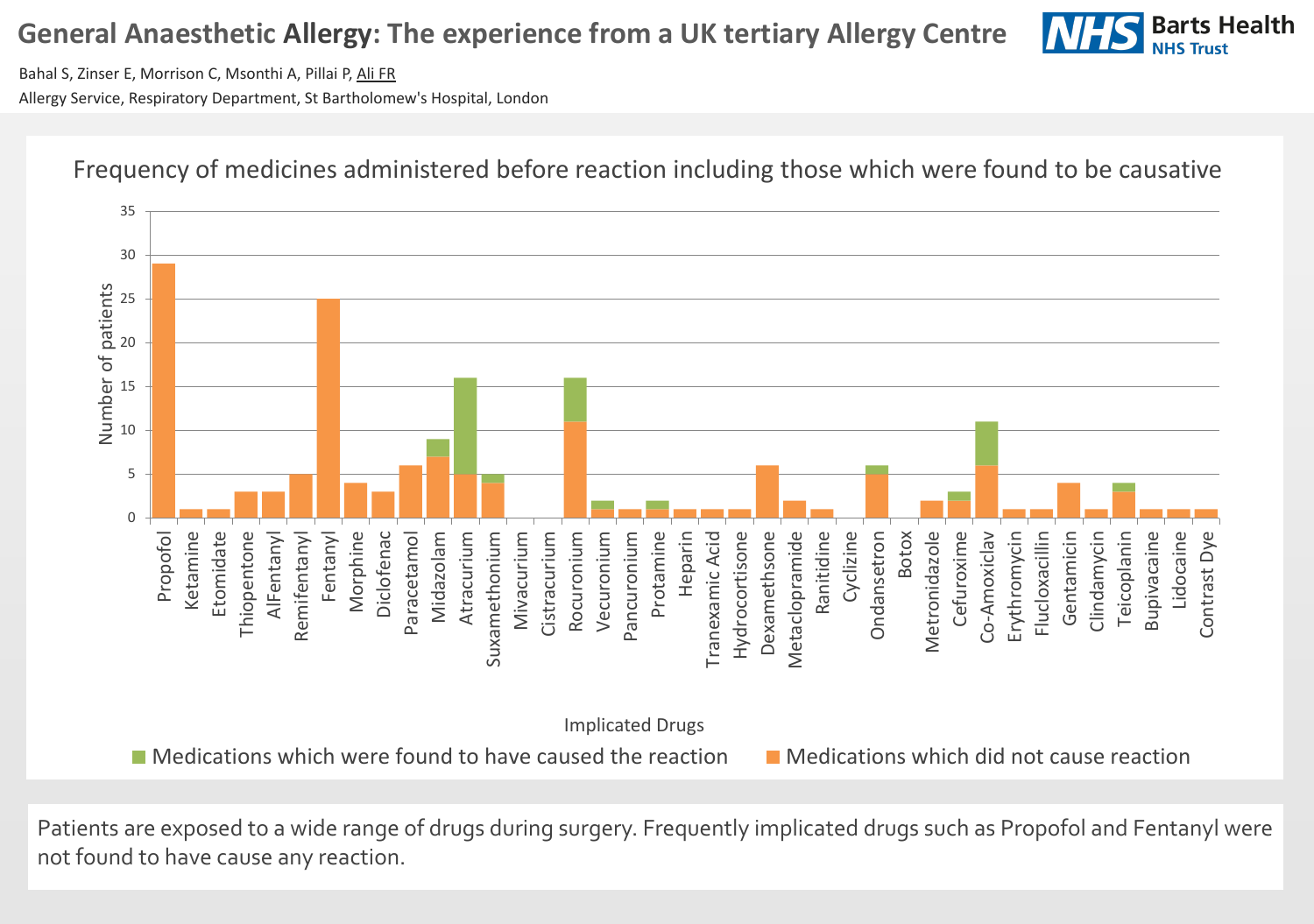



Bahal S, Zinser E, Morrison C, Msonthi A, Pillai P, Ali FR

Allergy Service, Respiratory Department, St Bartholomew's Hospital, London

Serial Tryptase measurements were recorded in 23 of 42 patients  $(54%)$ . 7 (17%) patients had only one tryptase measurement. The mean tryptase rise in those with a causative agent found was 39 µg/L. This compares to a mean tryptase rise of 3.4 µg/L in those without a causative agent.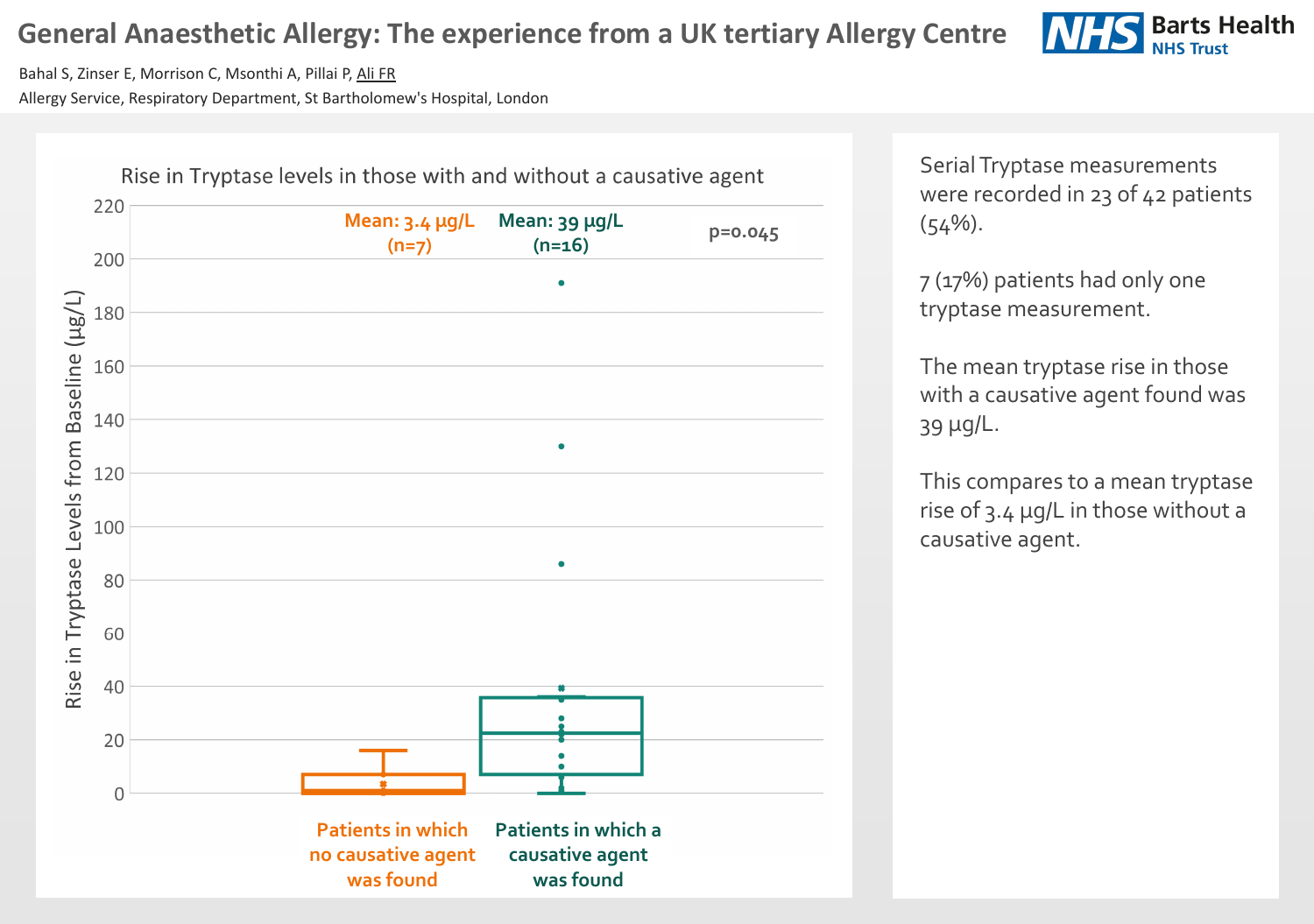



Bahal S, Zinser E, Morrison C, Msonthi A, Pillai P, Ali FR Allergy Service, Respiratory Department, St Bartholomew's Hospital, London

#### **General Anaesthetic Allergy: The experience from a UK tertiary Allergy Centre**

Patients with a causative agent were more likely to have hypotension than those without.